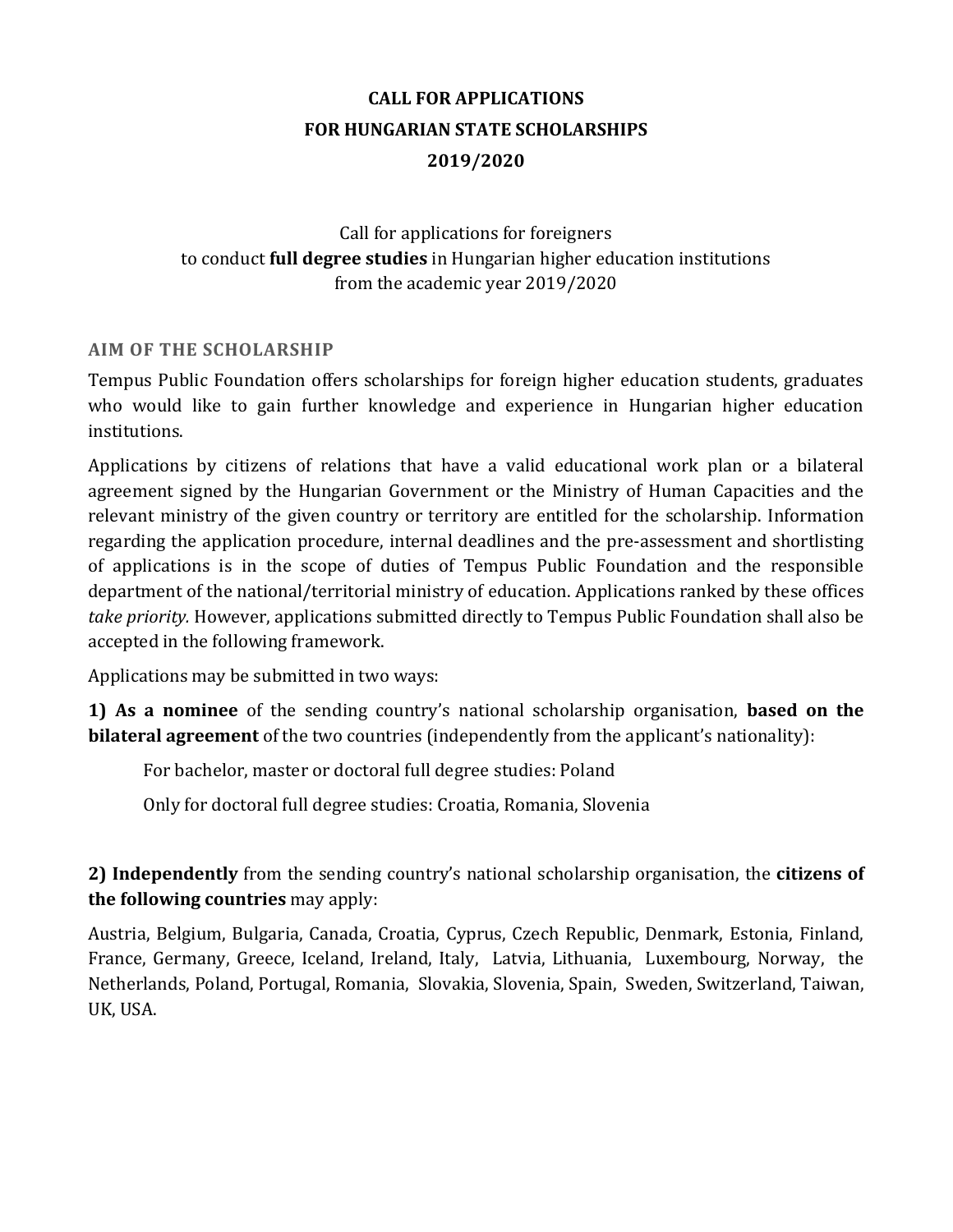# **SCHOLARSHIP TYPES AND ELIGIBILITY**

Applicants, as future ministerial scholarship holders for full degree bachelor, master and doctoral studies, **can only apply for programs held in Hungarian language** (except for art studies where studies in English is possible).

In case applicants do not have a B2-level Hungarian knowledge, applicants for master or doctoral full degree studies are eligible to attend a one-year-long Hungarian language preparatory course preceding the studies. Applications for preparatory courses need to be done individually, independently from Tempus Public Foundation.

In case a prospective full degree scholarship holder takes part in a preparatory course and will start it from the academic year 2019-2020, he or she can start the full degree studies from the academic year 2020-2021. The status for full degree studies will take effect upon a successful preparatory course final exam. The preparatory course final exam certificate needs to be submitted via e-mail to Tempus Public Foundation's contact person responsible for the country of origin.

The request for a preparatory course (PTE, ELTE, SZIE, SZTE, or KKM-Balassi Institute Language Preparatory Course) needs to be indicated in Tempus Public Foundation's online application system. During the preparatory course at a higher education institution a scholarship will be paid (40 460 HUF/month), and a dormitory placement is possible depending on the capacity of the host institution. These are provided by the host institution.

**For bachelor or master studies** applications may be submitted according to the conditions stipulated in the bilateral state agreement. A successful entrance exam at the receiving institution is a precondition to being granted by the scholarship.

**For doctoral studies** applicants must hold a master's degree. A successful entrance exam at the Hungarian doctoral school is a precondition to being granted by the scholarship.

# CASES OF NON-ELIGIBILITY

- Foreign citizens with an immigration/ settlement permit or in the course of applying for such a permit in Hungary, or dual citizens
- Foreign citizens with permanent residence in Hungary
- **Foreign citizens employed by the Hungarian Labour Law**
- Students in employment applying for part-time or correspondence study programmes

### AGE LIMIT FOR APPLICANTS

Applicants must be over 18 at the time of submitting the application. There is no age limit.

### FURTHER IMPORTANT INFORMATION

Scholarships offered by Tempus Public Foundation allow for studies in any field of arts or sciences at an accredited Hungarian state- or church-owned higher education institution.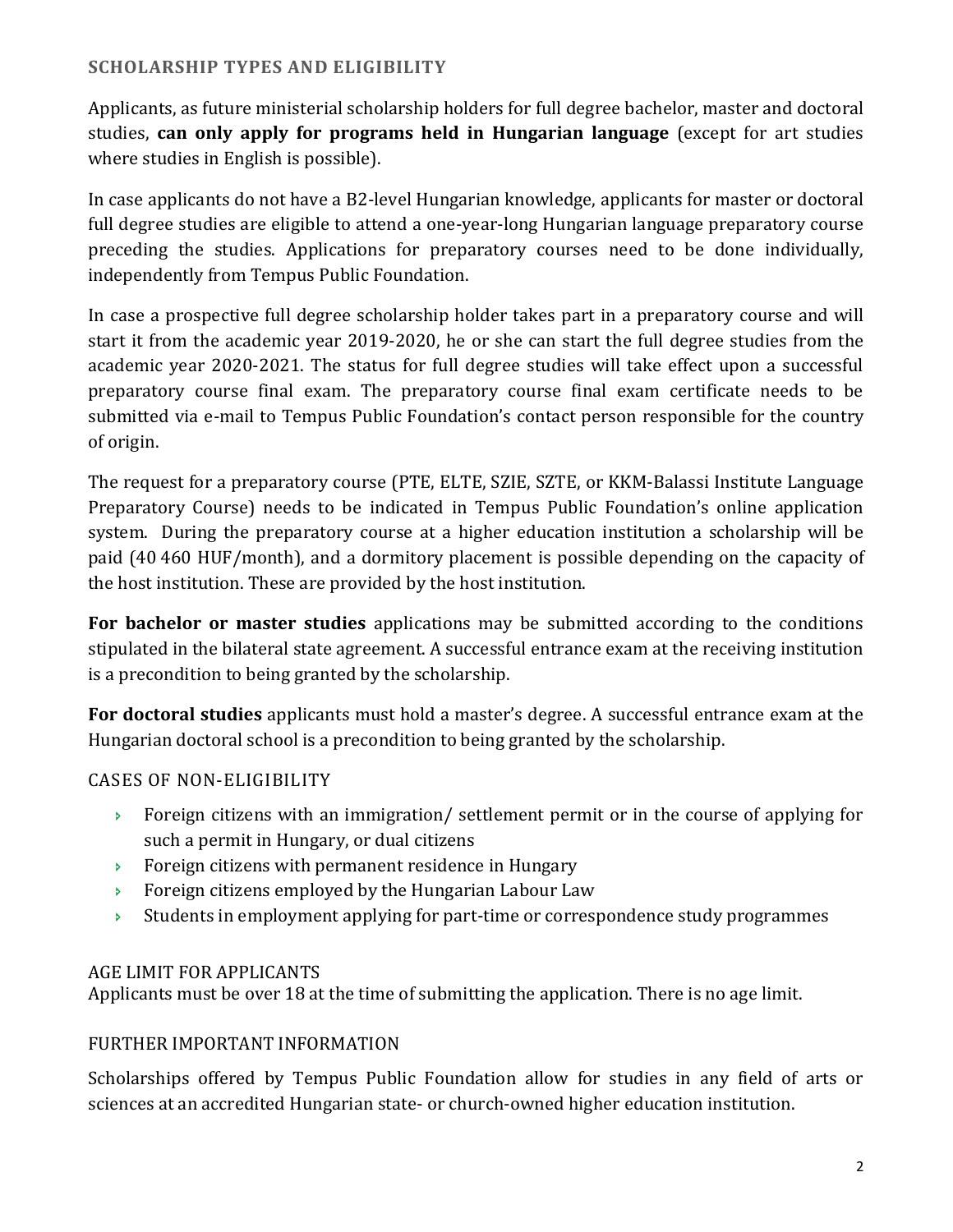**At most one application can be submitted (in case of several applications, the last one will be considered as valid).** Students may submit at most one more application for summer courses which need to take place before the start of the full degree studies. Maximum two applications can be granted in case they do not overlap in time and if the budgetary allocations make it possible.

**If the applicant is granted by any other simultaneous scholarships** by Tempus Public Foundation, he or she is not eligible for the state scholarship.

Scholarship-holders must stay in Hungary during the entire period of their studies, excluding school and public holidays.

During the full degree study period the scholarship holder cannot be granted a scholarship abroad.

### **Utilization period**

The scholarship need to be started in the academic year 2019-2020. In the case of the applicant participates in a Hungarian language preparatory course in 2019-2020 and he or she completes it successfully, the full degree study scholarship starts in the following academic year, that is 2020- 2021.

# **Postponement**

To modify the starting date within the implementation period can be arranged after receiving the consent of the host institution under the condition that the scholarship holder informs via e-mail Tempus Public Foundation through its bilateral state scholarships officer (see Tempus Public Foundation's contact persons according to the countries of origin here: [https://tka.hu/getDoc.php?doc=3839cd4b264282cc10ed70d8d315c59ad6f0067f\)](https://tka.hu/getDoc.php?doc=3839cd4b264282cc10ed70d8d315c59ad6f0067f).

# **Resignation**

In case the applicant cannot or do not want to start the scholarship within the period approved by the decision of Tempus Public Foundation, a new application for the following academic year has to be submitted. The applicant is requested to inform his/her Tempus Public Foundation through its bilateral state scholarships officer by email, as well as the host institution, without delay (see Tempus Public Foundation's contact persons according to the countries of origin here: [https://tka.hu/getDoc.php?doc=3839cd4b264282cc10ed70d8d315c59ad6f0067f\)](https://tka.hu/getDoc.php?doc=3839cd4b264282cc10ed70d8d315c59ad6f0067f).

# **Vis maior**

The scholarship holder is entitled to interrupt/finish the scholarship due to a vis maior situation occurring during his/her scholarship period. In this case, the scholarship holder has to inform Tempus Public Foundation through its relevant bilateral state scholarships officer see Tempus Public Foundation's contact persons according to the countries of origin here: [https://tka.hu/getDoc.php?doc=3839cd4b264282cc10ed70d8d315c59ad6f0067f\)](https://tka.hu/getDoc.php?doc=3839cd4b264282cc10ed70d8d315c59ad6f0067f) by email, as well as the host institution, without delay. In case of nomination, the national office responsible scholarship grants needs to be informed, as well.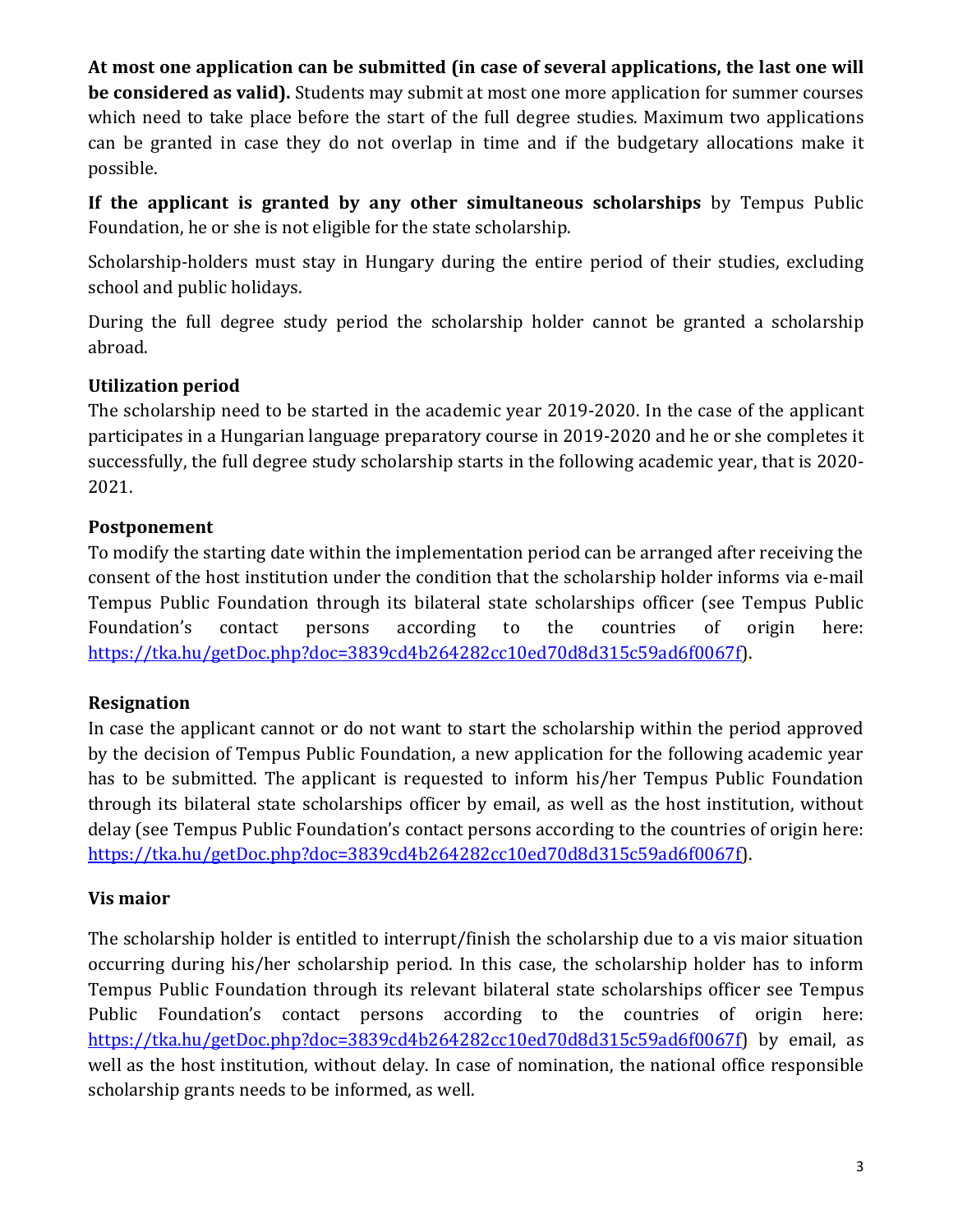### **SUBMITTING THE APPLICATION**

The application should be submitted as follows:

 fill your basic personal and application data in the **online questionnaire** which serves as the application platform. It can be reached and filled in **in Hungarian and in English.**

In Hungarian:<https://limesurvey.tpf.hu/index.php/632799?lang=hu> In English: <https://limesurvey.tpf.hu/index.php/632799?lang=en>

 **send all the application documents** (see below) **by email** to the relevant contact person of Tempus Public Foundation by choosing the target country you are applying for from the following table: <https://tka.hu/getDoc.php?doc=3839cd4b264282cc10ed70d8d315c59ad6f0067f>

### **All the application documents should be sent IN ONE EMAIL and possibly ON THE DAY OF FILLING IN THE QUESTIONNAIRE.**

*We would kindly ask our applicants to possibly indicate a gmail address as your contact, as well as send your application documents from it. Any hotmail, yahoo, citromail or freemail addresses are not supported by our email provider, so we do not always receive such emails and we cannot answer them.*

#### **Deadline: 26 March 2019, Tuesday, 11 pm**

# **Please note that applications with formal errors and incomplete applications cannot be accepted and they will be automatically rejected.**

Note: Applicants applying under the work plan system should submit their applications and required documents to the organization responsible for scholarships in the sending relation, too. These scholarship offices or responsible ministries work with individual deadlines. Applicants are advised to contact the responsible organisation of their sending relation as soon as possible so that the given relation can officially review, rank and nominate the applications to TPF.

### **APPLICATION PROCEDURE**

The Hungarian party first examines the applicant's eligibility then evaluates applications nominated and ranked by partner offices, as well as individually submitted applications.

After carrying out a formal assessment by Tempus Public Foundation, formally correct applications will be evaluated professionally along the requirements listed in the Call for applications.

Preference is given to applicants nominated by their sending relation in the selection procedure.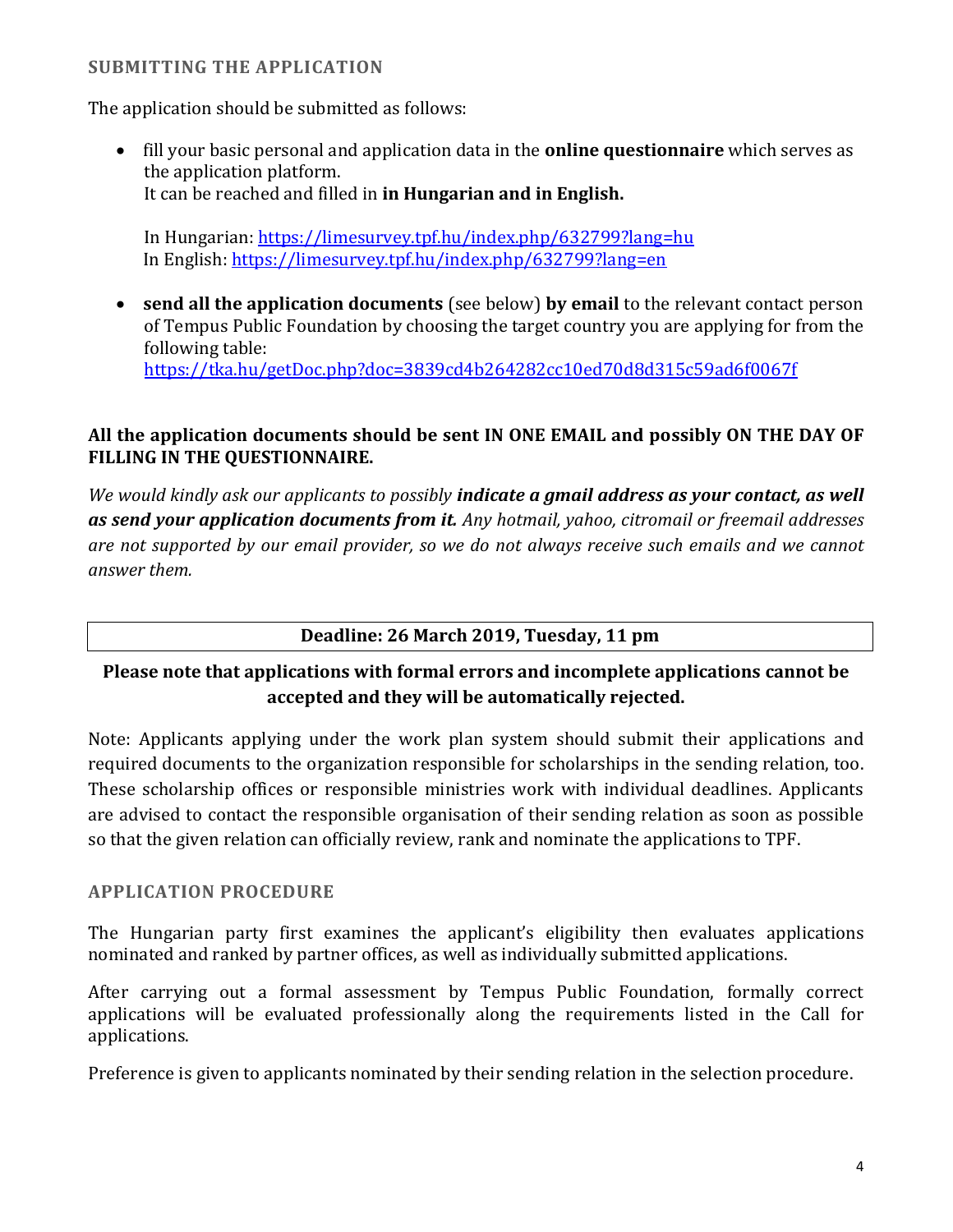Any kind of undue influence on the professional evaluation or the application procedure cause immediate exclusion from the selection procedure.

Scholarships are granted by the Board of Trustees of Tempus Public Foundation in the name of the Minister responsible for education in Hungary.

All applicants (in case of nomination the national/territorial partner offices, too) will be informed of the final result of the application (awarded scholarship/waiting list/rejection) electronically (in special circumstances, by post, too) by Tempus Public Foundation. At the same time successful applicants will be provided with information concerning the terms and conditions needed to organise their stay in Hungary, in May/June 2019. Tempus Public Foundation informs the host institute, as well.

There is no appeal to the decision.

# **DOCUMENTS TO BE SUBMITTED**

The email part of the application should contain the following documents:

The language of the **documents** can be **Hungarian, English, French or German**. If they are not written in either of these four languages, their **official Hungarian or English translations** must also be attached. Documents with the stamp and signature of the issuing institution on letterhead can be considered as official, there is no need to have it translated by a translator office.

General application documents necessary **for all applicants of full degree studies:**

- 1. Application form of Tempus Public Foundation (downloadable form: [https://tka.hu/international-programmes/4133/information-for-applicants\)](https://tka.hu/international-programmes/4133/information-for-applicants) *Please, properly sign and date the document.*
- 2. No more than a 3-month-old medical certificate issued by a GP of satisfactory health condition for studies (no contagious disease). No template available.
- 3. Copy of the picture page of ID card or passport.

Beyond the above basic application documents for all applicants, other documents necessary **for full bachelor/master studies:**

- 4. Motivation letter minimum 1- maximum 2 pages long
- 5. Copy of Transcript of Records
	- o for bachelor studies: copy of the highest degree/certificate
	- o for master studies: copy of the highest degree
- 6. Proof of Hungarian language proficiency required for the programme (at least B2 knowledge, for example language exam certificate, or certificate (in Hungarian or English) issued by the sending institution, or Lectorate, or foreign Hungarian institute or consul.
- 7. Preliminary Acceptance Letter issued by the relevant head of department and international office of a Hungarian higher education institution, dated, stamped and signed on institutional letterhead. The Letter needs to state that the institution provides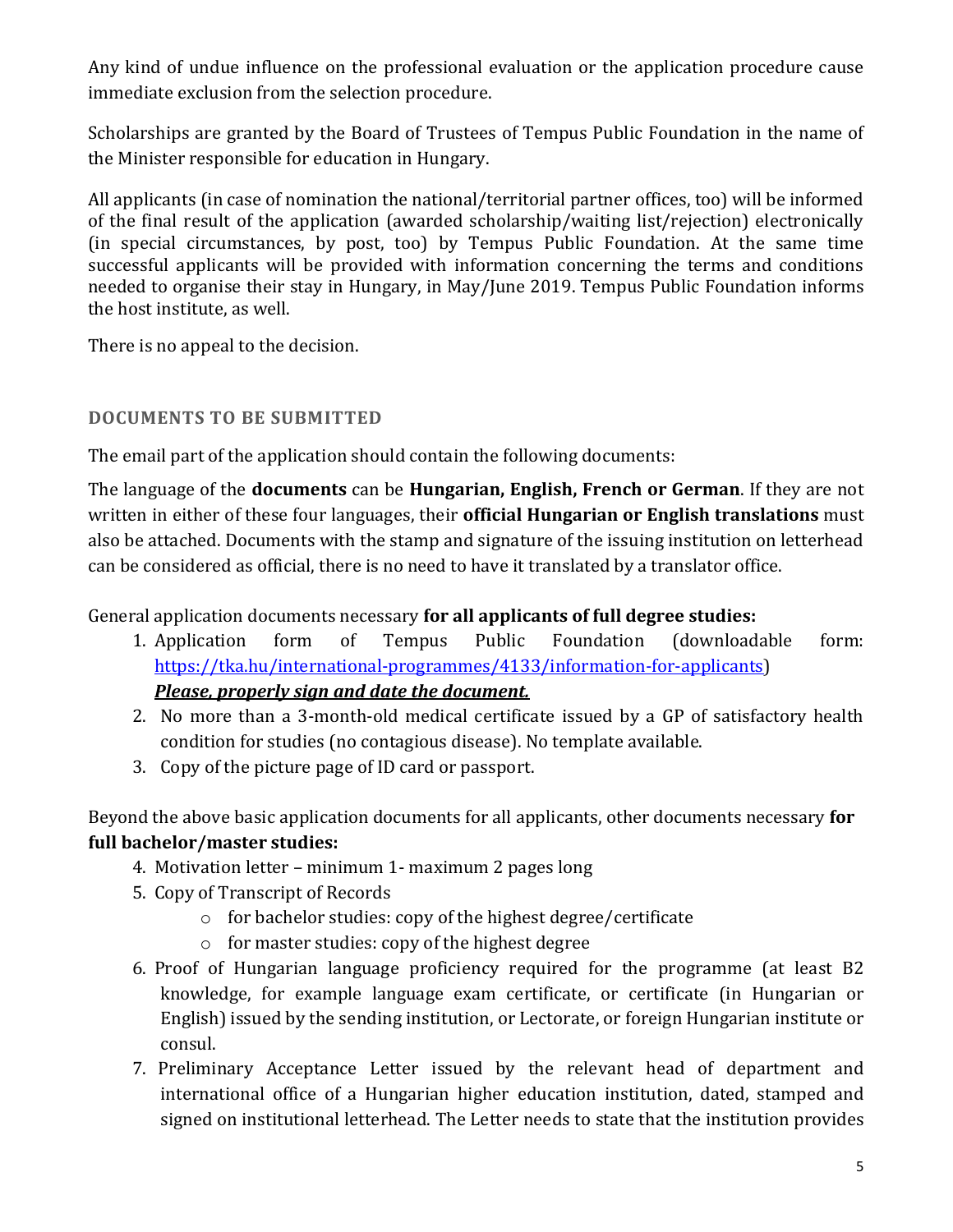the study programme in case the applicant is accepted by the institution, and if he/she is awarded by a scholarship by Tempus Public Foundation. (Letter template downloadable, please, possibly use this: [http://tka.hu/international](http://tka.hu/international-programmes/4133/information-for-applicants)[programmes/4133/information-for-applicants](http://tka.hu/international-programmes/4133/information-for-applicants) )

Beyond the above basic application documents for all applicants, other documents necessary **for full doctoral studies:**

- 4. Precise and detailed work plan minimum 1- maximum 5-pages long (according to the work plan template available on our website here: http://tka.hu/internationalprogrammes/4133/information-for-applicants)
- 5. Proof of Hungarian language proficiency required for the programme (at least B2 knowledge, for example language exam certificate, or certificate issued by the sending institution or Lectorate, or foreign Hungarian institute or consul (in Hungarian or English).
- 6. Publication list (in case the applicant has publications)
- 7. Preliminary Acceptance Letter issued by the head of the doctoral school accredited in Hungary, dated, stamped, signed on institutional letterhead in which it is stated that the school provides the study programme in case the applicant is accepted by the doctoral school, and if he/she is awarded by a scholarship by Tempus Public Foundation. The scholarship status is provisional until the **decision about admission** by the Doctoral Council of the respective higher education institution will be submitted to Tempus Public Foundation. (Letter template downloadable, please, possibly use this: [https://tka.hu/international-programmes/4133/information-for-applicants\)](https://tka.hu/international-programmes/4133/information-for-applicants)
- 8. Two Letters of Recommendation from two recognized experts in the relevant discipline with original signature, date, stamp and/or on institutional letterhead. The signers of the Letters of Recommendations cannot be the same as of the Letter of Invitation. Recommendations older than 6 months cannot be accepted.

# **ART SCHOLARSHIPS**

**Applicants for art scholarships must** attach the following **supplementary** documents uploaded in the field **'Other documents':** 

Fine and applied arts: documentation of 5 works of art (indicating the date of creating) or the link of the webpage where the works are available.

 Performing arts: records of performing 3 pieces of different styles or link to the webpage where the records/performances are available.

Fine, applied and performing artists may be required by the host university to submit a more detailed portfolio before being granted a scholarship.

**Applicants to Liszt Academy of Music (LFZE),** before preparing and submitting their application, should contact the International Department of the Academy for detailed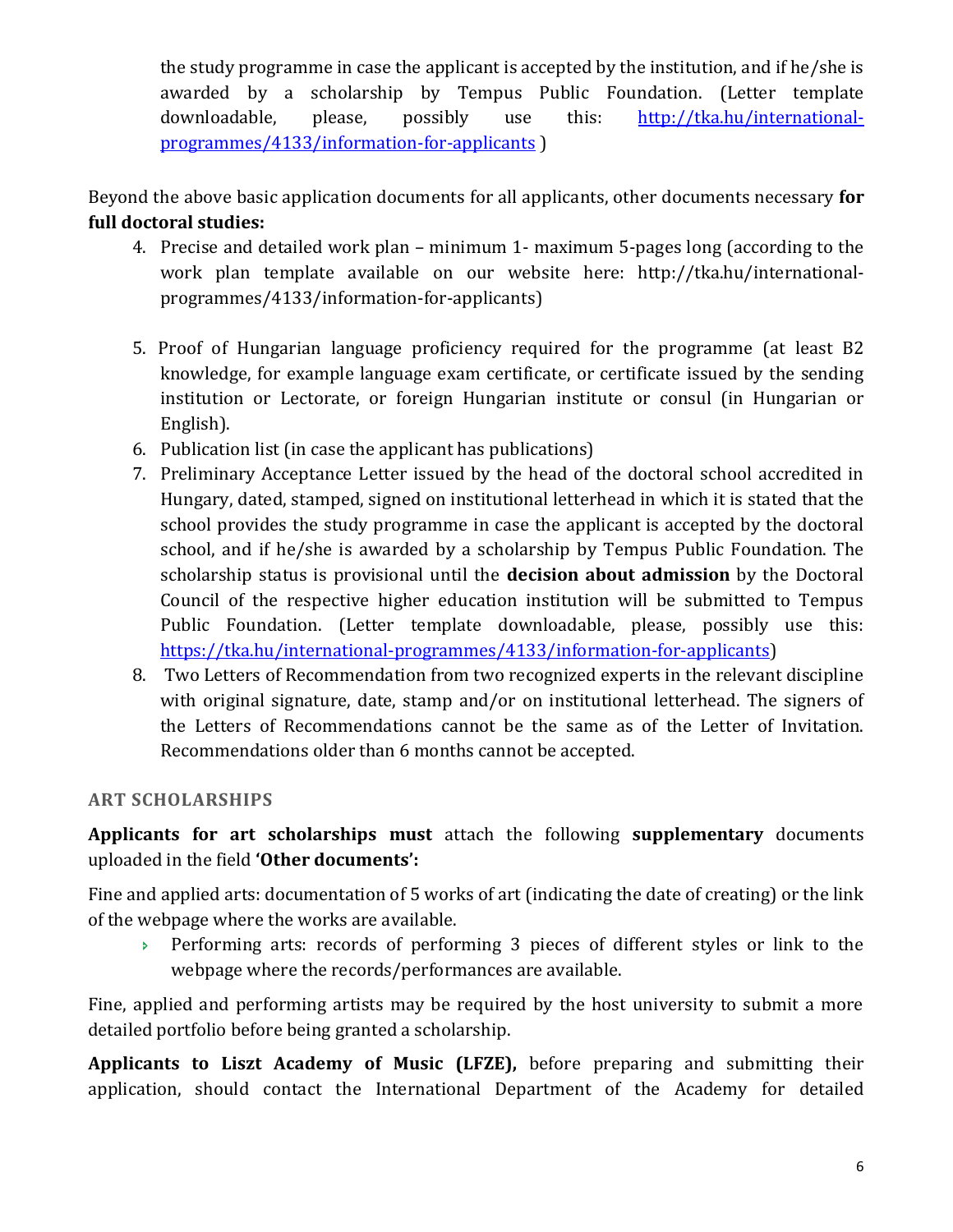information on specific opportunities and also ask for a Letter of Acceptance. Contact e-mail: [international.office@lisztakademia.hu,](mailto:international.office@lisztakademia.hu) phone: +36 1 462 4616

The Acceptance Letters must be signed by the Head of Institution and the Head of Department. Letters signed by teachers only from the department are not accepted.

Applicants should also send their application to Liszt Academy of Music before 15 April besides submitting it to Tempus Public Foundation and – depending on the type of scholarship and programme – they have to send a portfolio or take an entrance examination (for further information applicants shall contact the Academy). Applicants should indicate on the application form that they applied for state scholarship to Tempus Public Foundation at the same time. Since the entrance examinations of Liszt Academy of Music are usually organized at the end of June or beginning of July the positive decision of Tempus Public Foundation is conditional upon successful admission to the Academy.

### **SCHOLARSHIP RATES**

The scholarship is paid to the scholarship-holder by the receiving higher education institution.

Bachelor and master studies:

Stipend: 40 460 HUF/month (not covering the cost of living)

Accommodation: student hostel accommodation depending on the capacity of the university, paid by the scholarship-holder

Doctoral studies:

Stipend: In the 1<sup>st</sup> and 2<sup>nd</sup> year 140 000 HUF/ month; in the 3<sup>rd</sup> and 4<sup>th</sup> year 180 000 HUF/month (not covering the cost of living)

Accommodation: student hostel accommodation depending on the capacity of the university, paid by the scholarship-holder.

#### **FURTHER INFORMATION ON FINANCIAL PROVISIONS**

# State scholarships **cannot be awarded at the same time with any other scholarships granted by the Hungarian state**.

In case scholarship holders are granted another scholarship or get any other financial support (wage) for the same scholarship period, they must withdraw their state scholarship.

The scholarship is meant to contribute to the living expenses of only one person, it does not necessarily cover all expenses during the scholarship period. There is no financial support for visa fees and any allowance for accompanying persons.

Apart from the above-mentioned costs, Tempus Public Foundation cannot ensure any other allowance or support.

**TRAVEL EXPENSES**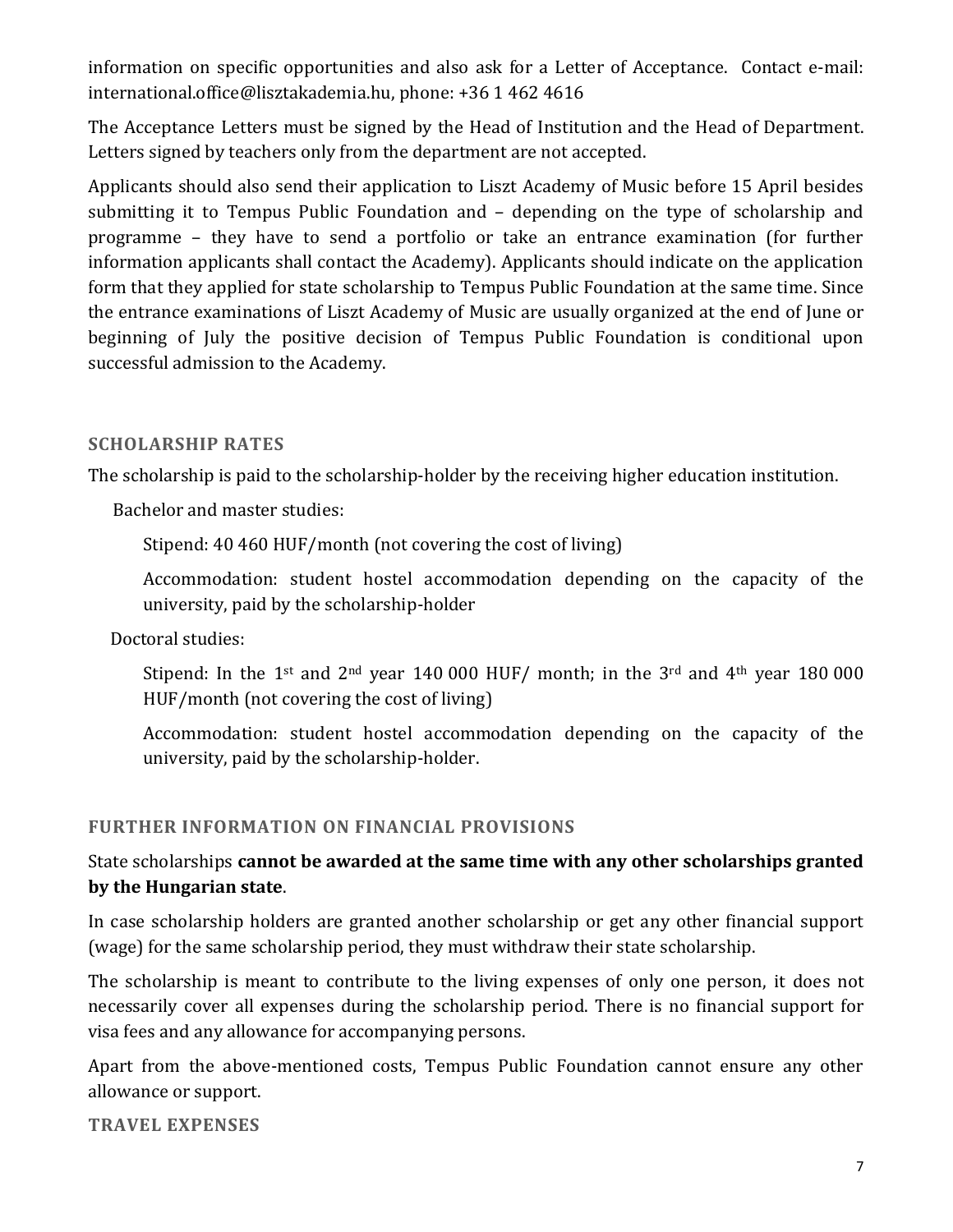Travel expenses to Hungary, within Hungary and back to the country of origin are not covered by Tempus Public Foundation.

### **ENTITLEMENT TO HEALTHCARE SERVICES**

According to the rules of the European Parliament and Council Regulations 883/2004 (EC) and 987/2009 (EC), scholarship-holders who are citizens of either the European Union, EEA member countries or Switzerland are entitled to healthcare services in medical necessity during their stay in Hungary.

Healthcare services in medical necessity during their stay in Hungary are available for scholarship-holders with the European Health Insurance Card (E111). Medical necessity is determined by the physician who considers the given circumstances. Scholarship-holders should obtain the European Health Insurance Card in their home country prior to the arrival to Hungary.

Further important information: healthcare services can only be provided – according to the equal treatment principle of the European Union - by those healthcare providers that have contractual relations with the National Health Insurance Fund (NEAK). The scholarship holder has to cover the costs of those services that are provided by a private healthcare provider that has no contractual relation with NEAK.

Citizens of all other countries - who wish to stay in Hungary for more than 1 month - are covered for medical treatment in case of sudden illness by the Hungarian party. This insurance does not cover dentistry services, with the exception of urgent treatments. Health insurance covered by the Hungarian party is only available for scholarship holders under the age of 65.

# **MOBILITY REPORT**

Scholarship-holders are required to submit a **professional report within 30 days after finishing their stay in Hungary.** In the end of the scholarship period, Tempus Public Foundation will send an e-mail to the applicant's e-mail address that was indicated in the application to ask for the submission of the final report.

# **The final report consists of**

- **a 1-2-page essay summarizing the scholarship period,**
- **a certificate issued by the host institution confirming the starting and the finishing date of the scholarship period, and**
- **the completion of an online questionnaire.**

Furthermore, in case of full degree studies, **within 30 days after closing each semester**, scholarships holders are required to submit a relevant transcript of records via email to the Tempus Public Foundation contact person.

**FAILURE TO SUBMIT THE MOBILITY REPORT**